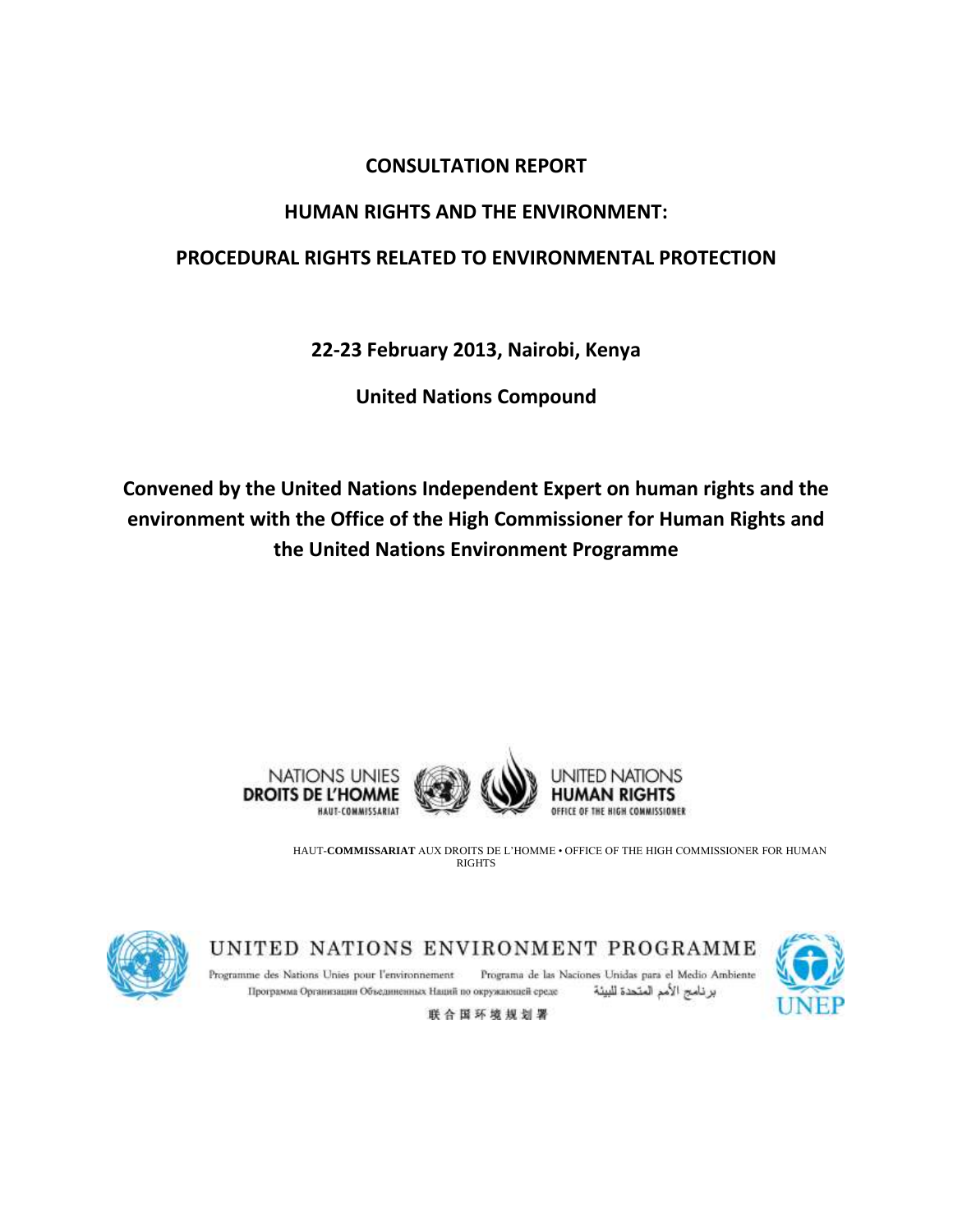## **BACKGROUND**

This report summarises the outcomes of the consultation on procedural human rights related to environmental protection convened by the United Nations Independent Expert on human rights and the environment, John Knox, with the Office of the High Commissioner for Human Rights (OHCHR) and the United Nations Environment Programme (UNEP). The consultation took place on 22-23 February in Nairobi, Kenya, at the United Nations Office in Nairobi.

The objectives of the consultation were to:

- i) Map the basic international human rights law and environmental law obligations relevant to guaranteeing procedural rights and duties;
- ii) Identify relevant policies and practices at international, regional and national levels;
- iii) Offer a platform of dialogue between participants, including facilitating the exchange of experiences, knowledge, and lessons learned; and
- iv) Increase awareness of a human rights based approach to environmental policy development and protection.

The consultation gathered approximately 50 participants from different regions and backgrounds, including civil servants, academics, members of civil society, and staff from international organizations.

Except for the presentations made by the various panellists and moderators, the consultation observed the Chatham House rules (i.e. points raised during the discussion were not ascribed to any specific participants). This was done to encourage those contributing to do so as candidly as possible.

The consultation had six sessions, which addressed (1) sources of obligations; (2) freedom of expression and association; (3) rights of information and participation; (4) remedies; (5) general issues; and (6) conclusions.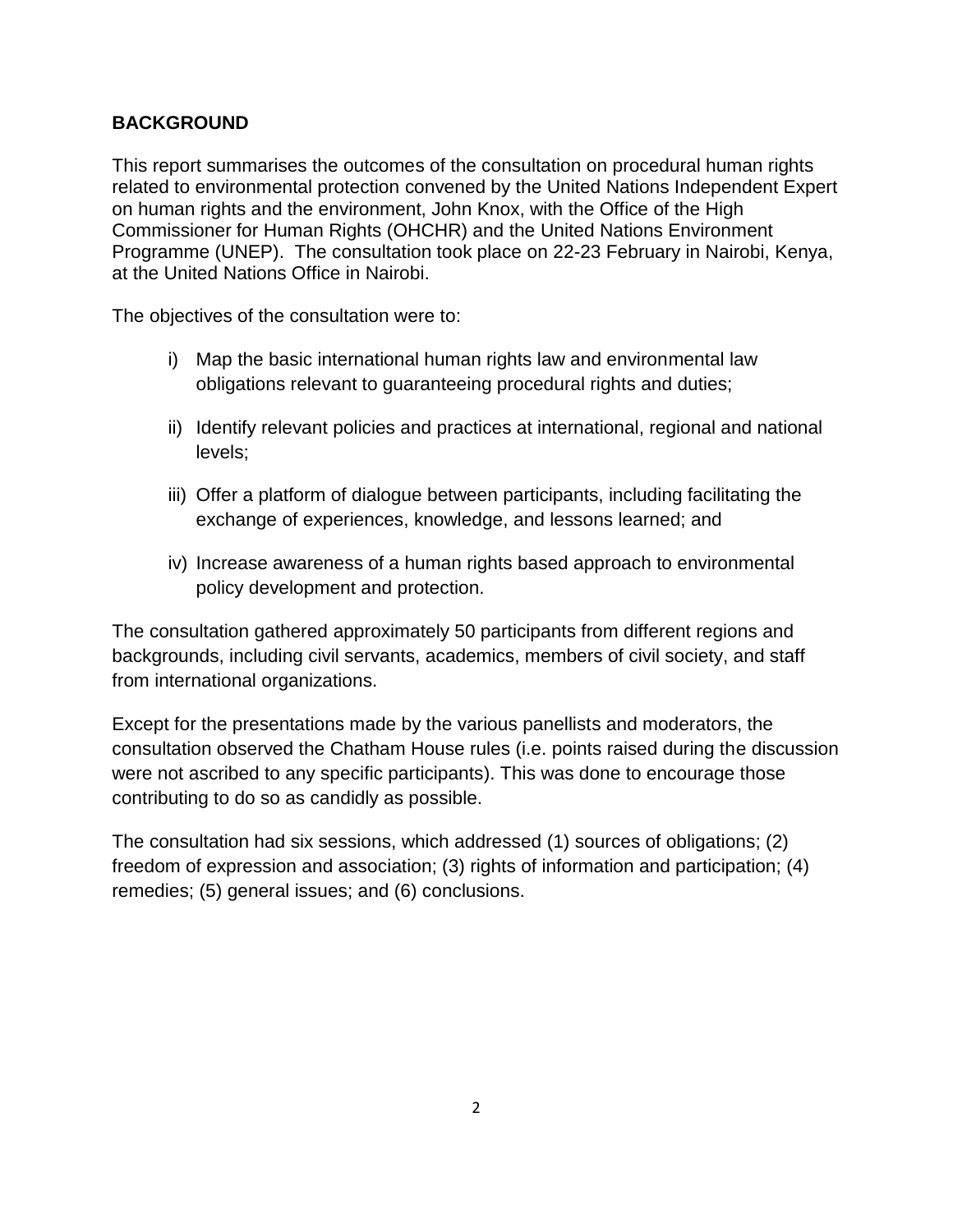#### **SESSION 1: Sources of Obligations**

*This session sought to provide an overview of the sources of international obligations relevant to procedural rights in international human rights and environmental law. The objective was to help facilitate a common understanding of these obligations for experts and practitioners working in both fields.*

### **Presenter: Professor DINAH SHELTON, George Washington University**

Professor Shelton reviewed the development of the connection between human rights and the environment, beginning with the 1972 Stockholm conference. Every one of the global conferences since Stockholm has stepped back in terms of protecting human rights. Thus, the focus has shifted to the human rights institutions.

In terms of advancing the connection between human rights and the environment, what we have seen is more advances at the regional level than the global level, and more advances at the national level than at the regional level. At the same time, we have seen influences in different directions, from national to global and vice versa. We have also seen more development in soft law than hard law.

With procedural rights, in the environmental sector we see three rights lumped together: access to information, effective public participation, and access to justice. In human rights law, we see these procedural rights emerging from different rights in the various human rights institutional mechanisms.

When we look at the treaties, at the environmental side we see weak versions at the global level, such as Article 6 of the UN Framework Convention on Climate Change, and references in the Convention on Biological Diversity. At the regional level, environmental instruments are much stronger. For example, under Article 9 of the Paris Convention for the Protection of the marine Environment of the North-East Atlantic, authorities are required to make "any relevant information available to any natural or legal person, in response to any reasonable request, without that person's having to prove an interest, without unreasonable charges, as soon as possible and at the latest within two months".

If we turn to human rights instruments, we also see weak and strong versions of the right to information. The weak version can be referred to as the state abstention version, which basically requires not interfering with private parties' desire to disseminate information. There are no positive duties to acquire and disseminate information under this version. An example is Article 10 of the European Convention on Human Rights. The strongest access to information provisions can be found in the Africa and Inter-American regional mechanisms, which provide for a stronger duty to inform. Overall, however, there is not a lot of detail in hard law instruments with respect to the right to information.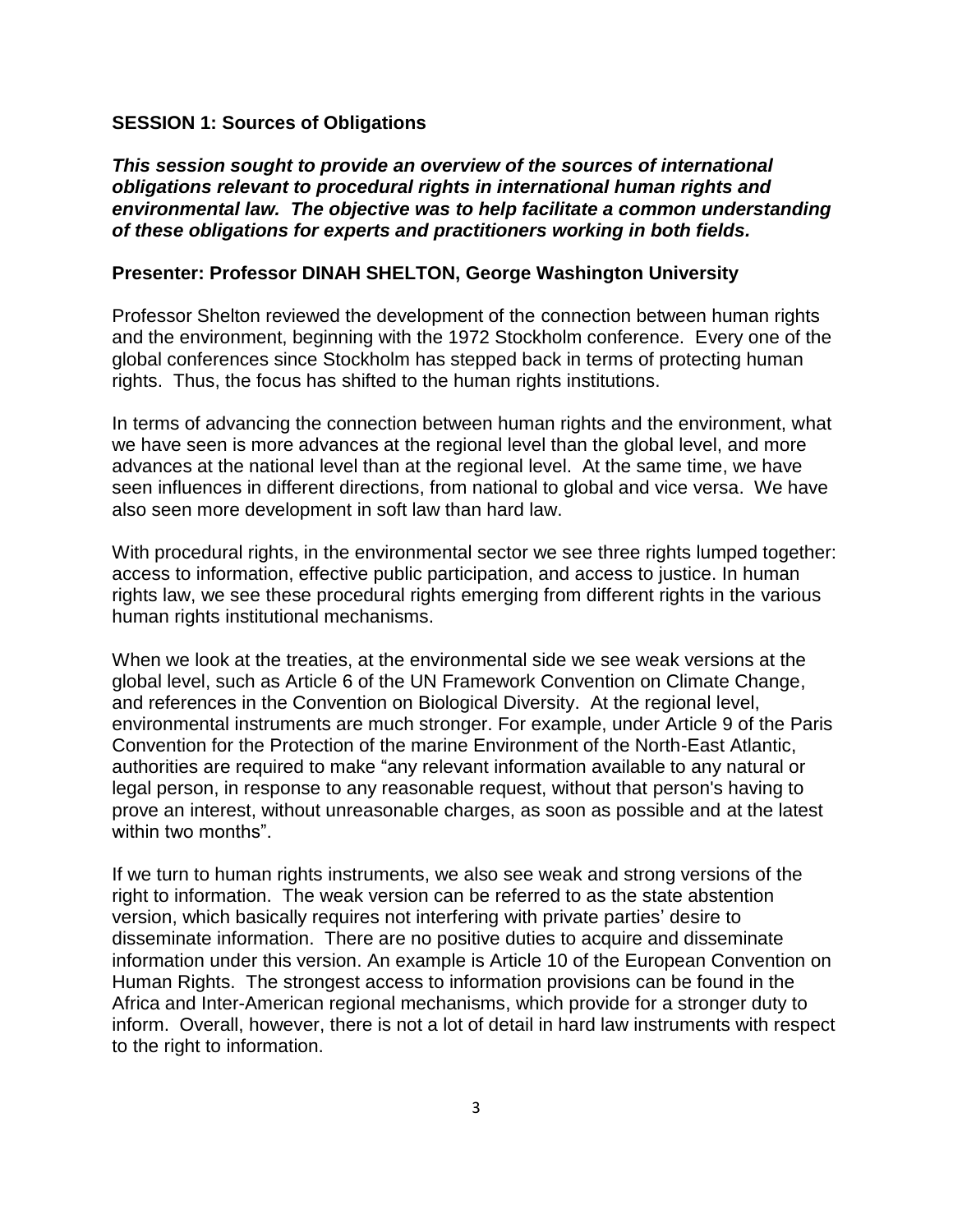In the Rio Declaration, Principle 10 covers access to information. Principle 10 also uses the term "appropriate", and it is stated not in terms of rights, but in terms of efficiency. Principle 10 states that "at the national level, each individual shall have appropriate access to information concerning the environment that is held by public authorities, including information on hazardous materials and activities in their communities, and the opportunity to participate in decision-making processes. States shall facilitate and encourage public awareness and participation by making information widely available."

Agenda 21 provides that major groups should have "access to information relevant to environment and development held by national authorities, including information on products and activities that have or are likely to have a significant impact on the environment, and information on environmental protection measures."

A number of other soft law instruments refer to access to information. For example, the European Charter on Environment and Health provides that every individual is entitled to information and consultation on the state of the environment. Other instruments include those from the Organisation of Security and Cooperation, the Bangkok statement of 1990, and the Arab Declaration of 1991.

There is also a great deal of jurisprudence. In the Human Rights Committee (HRC) of the ICCPR, there have been many cases from indigenous groups raising issues around decisions taken by government impacting indigenous communities. In the New Zealand case on Maori fishing rights—*Apirana Mahuika et al. v. New Zealand*—the HRC found that the acceptability of measures that affect or interfere with the culturally significant economic activities of a minority depends on whether the members of the minority in question have had the opportunity to participate in the decision-making process concerning these measures and whether they will continue to benefit from their traditional economy.

Article 10 of the European Convention has a weak version of the right to information, but courts have expanded its requirements. *Guerra and Others v. Italy* 116/1996/735/932, 19 February 1998, dealt with the failure to provide a local population with information about risk factors and how to proceed in the event of an accident at nearby chemical factory. The European Court of Human Rights found that Article 8 (the right to respect for a person's private and family life, his home and his correspondence) places positive procedural obligations on the state to share information that will allow individual to determine whether there is a risk to their enjoyment of article 8 rights. The Court thus found that the state had a positive duty to disseminate information to allow the petitioners to determine the risks from the chemical factory. In *Oneryildiz v. Turkey*, 48939/99 [2004] ECHR 657, 30 November 2004, the Court took a similar approach to the right to life. The Court imported many environmental regulations to determine whether state was complying with the obligations, including the Aarhus convention and other major treaties, such as on hazardous waste management.

In the Inter-American context, the Inter-American Court of Human Rights addressed the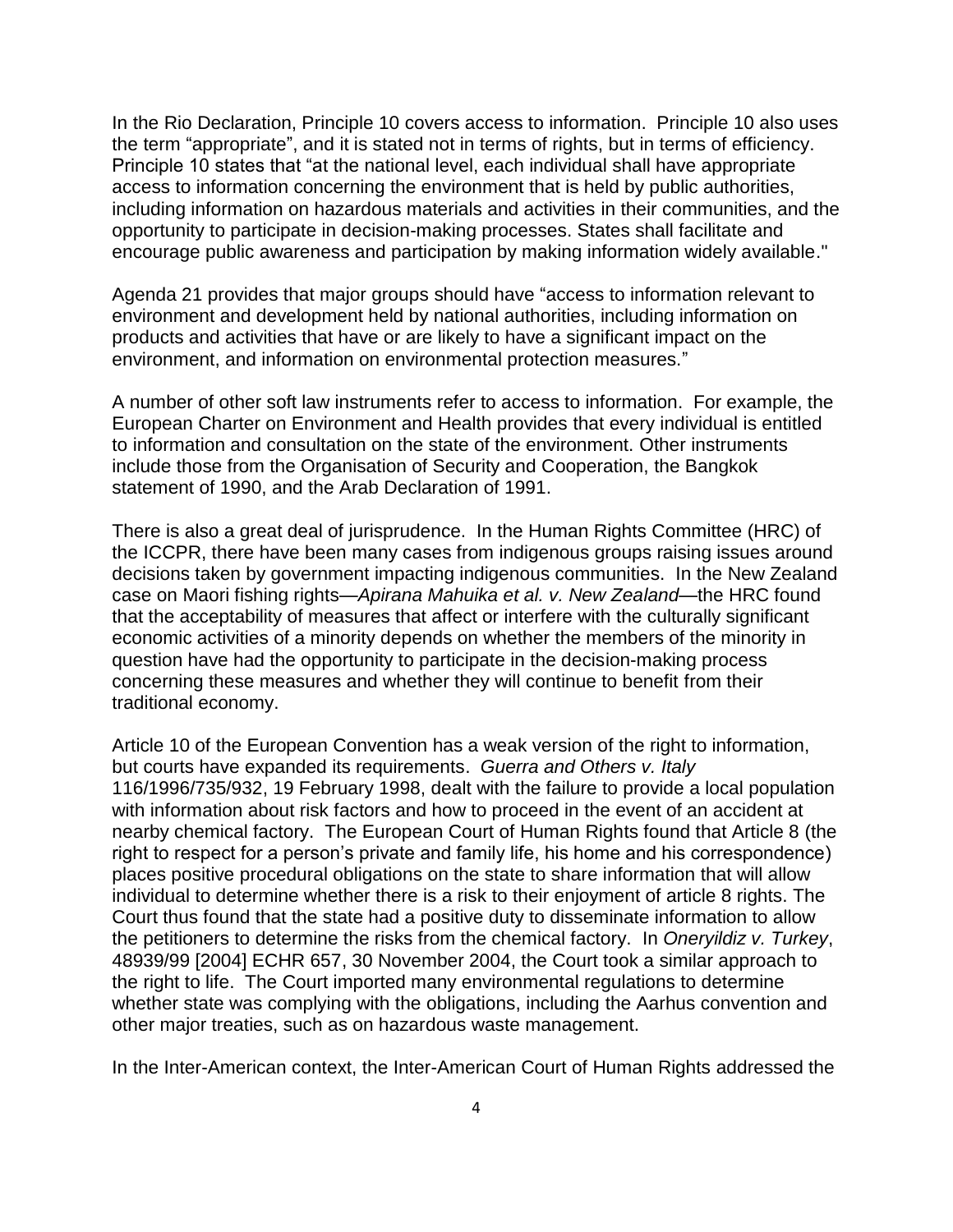right to environmental information in *Claude Reyes et al. v. Chile.* That case dealt with the denial by the country's foreign investment committee of information about the environmental effects of a certain project on the ground of confidentiality. The Court referred to various sources for the right to information, including as part of the right to freedom of expression in the ICCPR and the Universal Declaration of Human Rights. It also mentioned the UN Convention against Corruption and the Aarhus Convention. The Court found that there had been a violation of the victims' right to receive information. Unlike the European Court, the Court here found a positive duty to seek and disseminate information, not just share it. The Court found that in order to withhold information, the state bears the burden of proving a compelling a state interest. Also in contrast to the European Court, which has taken the position it may award compensation to someone whose rights has been violated but may not force a government to disclose or disseminate information, the Inter-American Court in *Claude Reyes* allows for ordering dissemination of information, thus setting out a strong duty on the right to information.

In the landmark *Social and Economic Rights Action Centre (SERAC) v Nigeria* decision, (2001) AHRLR 60, the African Commission on Human and Peoples' Rights stated that compliance with the right to health and the right to a clean environment must include, among other things, publicizing environmental and social impact studies prior to any major industrial development. These rights also require that the state must undertake appropriate monitoring, provide information to the communities exposed to hazardous materials and activities, and guarantee meaningful opportunities for individuals to be heard and participate in development decisions affecting their communities.

In addition to the regional mechanisms, UN Human Rights Council mechanisms, such as the Special Procedures, have weighed in on this issue. The work of the Special Rapporteur on the Rights of Indigenous Peoples, James Anaya, is particularly relevant.

Another aspect of this issue has to do with the protection of those who are trying to disseminate environmental information. Several cases in the European context involve law suits against journalists critical of government decisions. In every instance, the European Court has overturned the decisions, referring to the watchdog functions of media, and thus providing very strong protections for journalists.

With respect to public participation, there is less case law, but still a considerable number of references in international instruments. In the environmental law context, it is linked with the right to information and often linked to the participation of specific groups.

In human rights texts, the right to participation is generally under the heading of the right to participate in democratic governance and sometimes as part of the right to vote. It is essentially the right to take part in the conduct of public affairs. Such a right includes situations where action may have an impact on right of individuals or communities.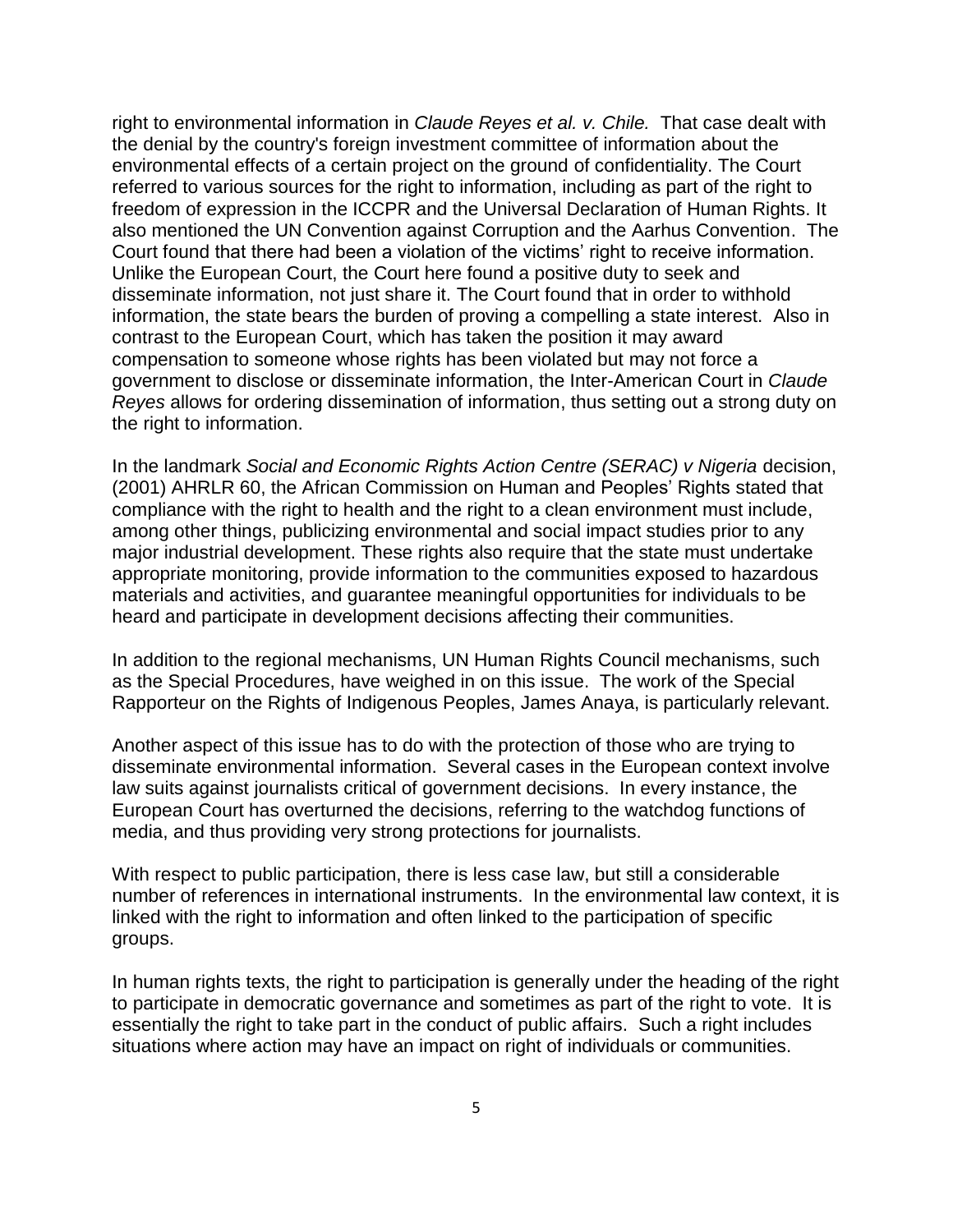The UN convention to combat desertification goes the furthest in taking a bottom up approach rather than top down. Article 3 provides that the Parties should ensure that decisions are taken with the participation of populations and local communities and that an enabling environment is created at higher levels to facilitate action at national and local levels and that Parties should develop, in a spirit of partnership, cooperation among all levels of government, communities, non-governmental organizations and landholders to establish a better understanding of the nature and value of land and scarce water resources in affected areas and to work towards their sustainable use.

Turning to access to justice and remedies, it is significant to note that jurisprudence extends beyond the enforcement of rights contained in international instruments. In Inter-American and European contexts, and other treaties, the right of access to justice covers access to justice regardless of national or international laws. If countries are violating a right, individuals have access to courts at the national level, but also at international level.

In the case of *Okyay and others v. Turkey*, 36220/97 [2005] ECHR 476 (12 July 2005), national authorities refused to implement an order from their domestic court closing down power plants which were causing pollutions. The Court held that there had been a violation of Article 6(1) of the Convention (the right to a fair hearing), and that implicit to the right to have access to justice is to have a judgment that has effect.

There are similar cases where a failure to implement international or domestic norms gives rise to a finding of violation of right to remedy.

### WHERE ARE THE FAULT LINES WE ARE SEEING?

1. What are the procedural requirements that apply to non-state actors and intergovernmental actors, such as the World Bank and other financial institutions? Here there are grey areas and disagreement.

2. The rights of indigenous peoples. In most countries, indigenous peoples do not have title, but their land is treated as state land that can consequently be given away to foreign or domestic development. Because they live on state lands, there are often no procedures set forth for prior consultation and benefit sharing. Enormous harms result. Relevant norms include ILO Convention 169 and the 2007 Declaration on rights of indigenous peoples, as well as decisions from the Inter-American system that the right to property encompasses these procedural rights. The Inter-American Court has said that prior informed consent is required if the proposed project would destroy the maintenance of the culture at issue, but this is a high standard.

3. Who is the beneficiary of rights to information and participation? Is there a transboundary obligation? The ICJ's decision in the *Pulp Mills* case in the ICJ said that there is an obligation of transboundary environmental impact assessment, but left its content to the state of origin.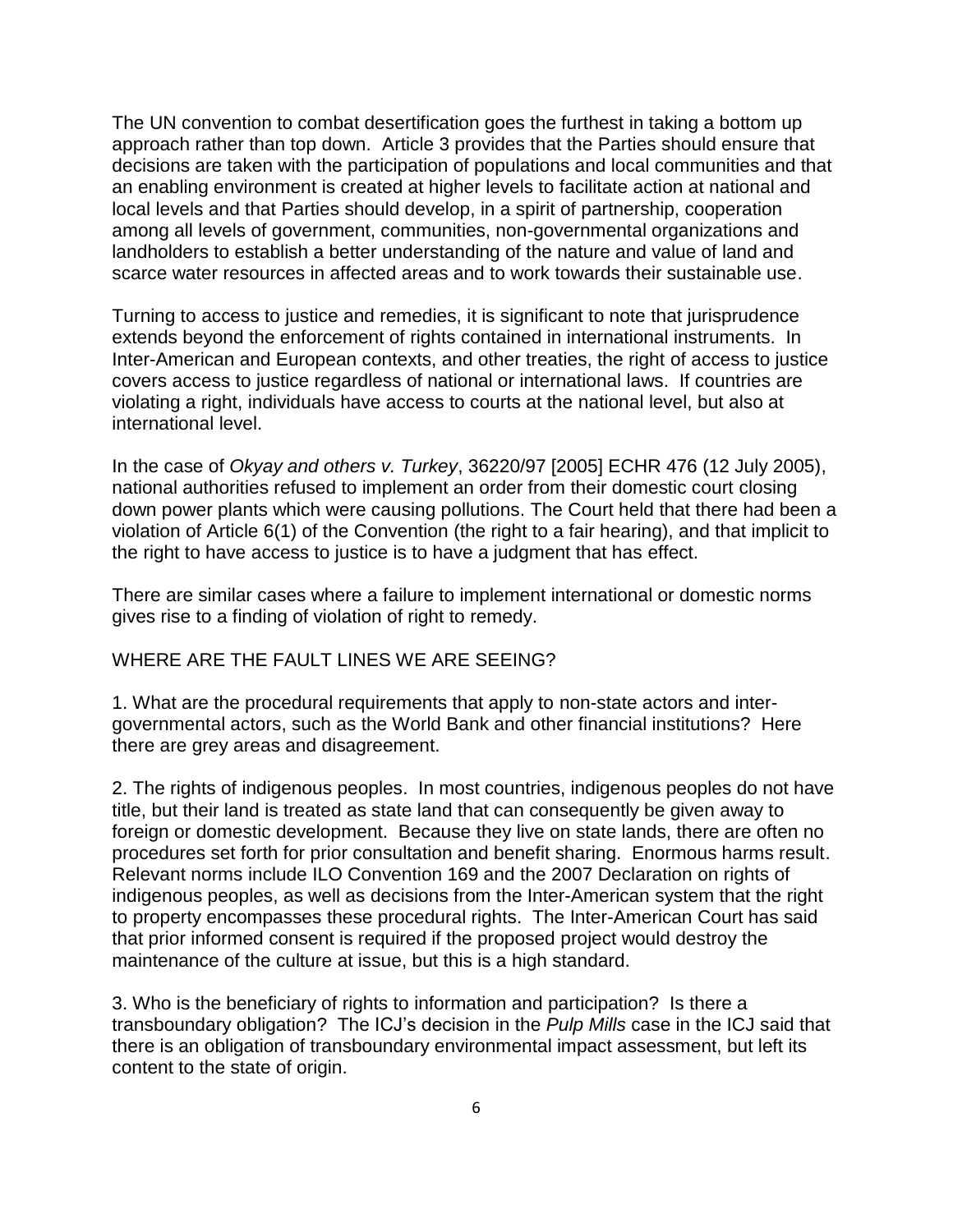We are seeing also pushback from States on these issues. For example, in the *Belamonte* case in Brazil, the third largest hydroelectric project was moving ahead with 60,000 indigenous people being displaced. The Inter-American Commission granted a request for precautionary measures, because no consultation was undertaken. Within 24 hours Brazil withdrew its ambassador to OAS and cut its funding.

Discussion following the presentation addressed, among other issues, the gender perspective, the Aarhus Convention and the effort to implement Principle 10 through an agreement in the Latin America and Caribbean region, the role of the World Bank, and obligations pertaining to corporations.

### **SESSION 2: Freedom of Expression and Association (focus on environmental human rights defenders)**

*This session sought to examine freedom of expression and association in relation to environmental protection and conservation. It sought to address the importance of protecting environmental human rights defenders and communities who are mobilizing to protect their natural resources.* 

**Moderator: Dr. Hassan Shire Sheikh, Eastern Horn of Africa Human Rights Defenders Project.**

### **Panellists:**

### **Margaret Sekaggya, UN Special Rapporteur on Human Rights Defenders Jane Cohen, Human Rights Watch Phyllis Omido, Center for Government and Environmental Justice, Kenya**

**Special Rapporteur Sekaggya** emphasized that human rights defenders are a crosscutting issue in every aspect of human rights. She described her two recent reports on this topic: one presented to the Human Rights Council that highlights the risks and challenges to selected defenders, including those focusing on land and environmental issues; and a report to the General Assembly highlighting the actions of non-state actors and how they impact on human rights defenders.

Anyone who promotes or protects human rights is a HR defender entitled to be protected by the UN declaration on human rights defenders. People defending environmental rights are also human rights defenders. She has received a large number of communications alleging violations against activists working on land and environmental issues.

All peaceful actions by defenders to call attention to failures by the state to create the conditions for realizing human rights are legitimate actions that fall under the scope of the declaration on human rights defenders. Human rights defenders face countless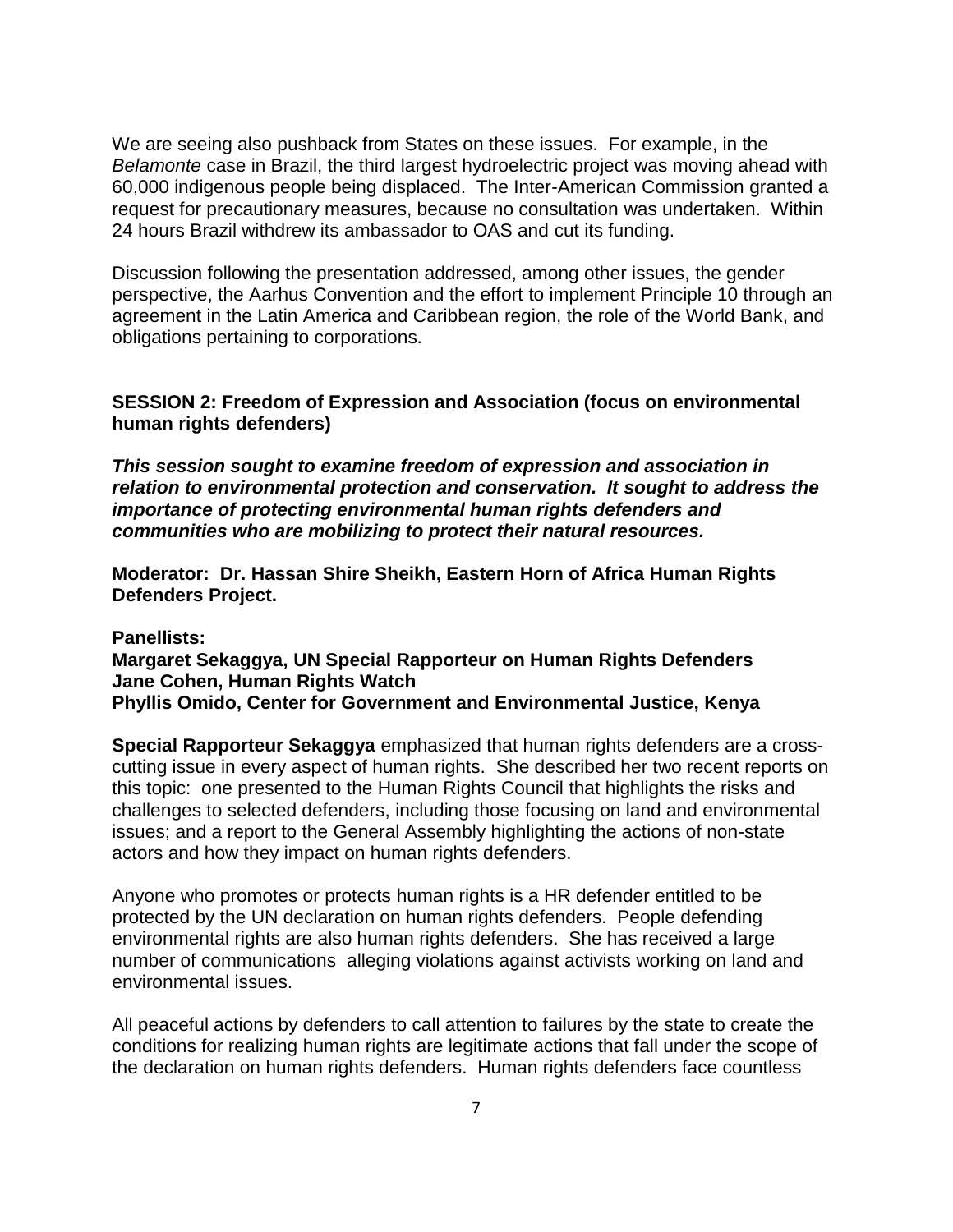challenges: they are harassed, intimidated, stigmatized, and face death threats and physical attacks. In Columbia, 12 indigenous people were killed the day before she arrived. Perpetrators are sometimes the state itself, including police, local authorities, and public officials. There are also many non-state actors involved, including transnational companies, paramilitary groups, private security guards, and armed groups. In the Inter-American region there are many armed groups and it is difficult to tell sometimes who has committed the violations.

The state has the primary responsibility to protect defenders. The state must ensure prompt and impartial investigation and the prosecution of those responsible for those actions. Many defenders are outcast and stigmatized, so the state must ensure that they are not stigmatized.

The special rapporteur recommended some "best practices," including: to involve and consult human rights defenders when carrying out country assessments; to implement measures provided by national and regional mechanisms, and to initiate prompt investigations against alleged human rights violations; to train law enforcers so that they can understand how to handle issues of HRDs; and to use national human rights institutions to receive complaints.

**Hassan Shire Sheikh** referenced the 2012 Global Witness Report, "*A Hidden Crisis? Increase in killings as tensions rise over land and forests".* He noted that the report states that 711 environmental human rights defenders were killed between 2007 and 2012. Of that number, 106 were killed in 2011 alone. There are also 57 cases that cannot be allocated to specific years and that are attributed to the Philippines and Thailand.

According to the report, "most commonly, those killed were protesting or making grievances against mining operations, agribusiness, logging operations, tree plantations, hydropower dams, urban development and poaching".

Moreover, the report identifies that killings take place by both state and non-state actors. For example, the report states that "in Brazil the cases we looked at included reports of involvement of private interests (land owners, ranchers and loggers) in the killings rather than state authorities. In Cambodia, nine of 11 cases (eleven is the total which includes 2 killings in 2012) indicated strong evidence that the killings were perpetrated with company or government involvement".

**Jane Cohen** emphasized that this is a very important issue for Human Rights Watch. She pointed out that environmental human rights defenders are often particularly at risk. Often activists on civil and political rights are scholars or otherwise well versed in human rights issues and laws. They are also often somewhat removed from the violations. For environmental activists, in contrast, people often get involved because they themselves are affected by environmental harm, and their lack of experience in activism leaves them in a vulnerable position. Protecting these people and highlighting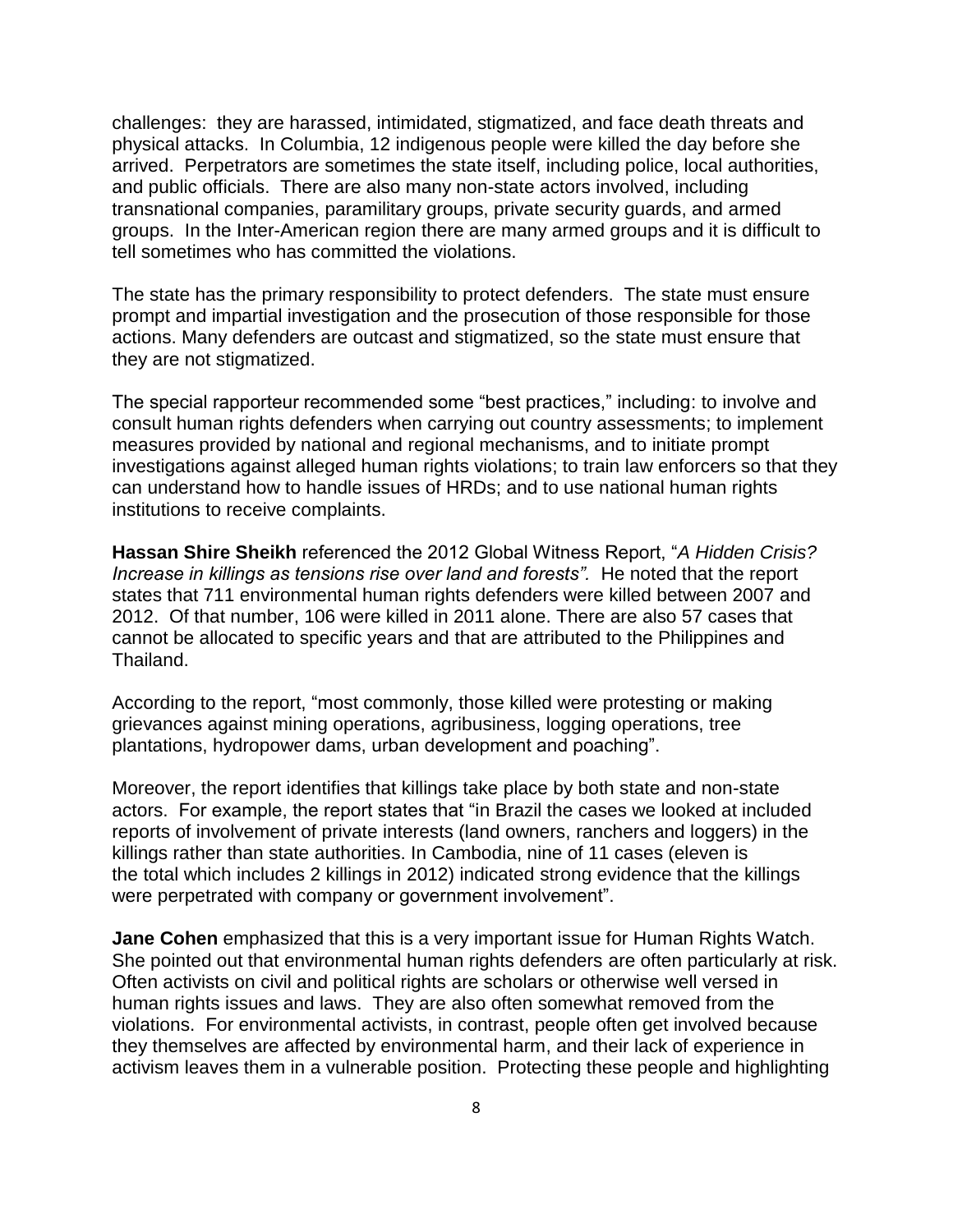their situations is key to protection of environmental rights moving forward.

She then introduced **Phyllis Omido**, who described her experience as an environmental human rights defender in Mombasa, Kenya.

In 2009, she worked for a smelter in Mombasa. She was a human resource manager and part of her mandate was to undertake community relations with the community surrounding the smelter. During her work there, she was supposed to coordinate and oversee an initial environmental impact assessment. This was strange, because she knew that the EIA should happen before the project starts, but the smelter was already operating. She worked with an environmental expert who stated in his final report that the negative impacts of the project far outweighed the positive impacts. She presented the report to her supervisors and they fired the expert immediately and she was no longer permitted to work on this issue.

At the time her son was breast feeding and got sick, and the hospital said that it was lead poisoning. She approached her employers and requested them to pay the hospital bill. They eventually told her that they would pay, but they made her sign a lot of documents, including a non-disclosure agreement. But she knew that others were working there and were still exposed to these harms. Even after she moved away, she helped the community to obtain information and to challenge the operation of the smelter. She became an environmental human rights defender but she had very little awareness that she was in fact a human rights defender, and little awareness of the tools and laws that she could rely on to pursue her case.

After being harassed, threatened, assaulted, and arrested on multiple occasions, she was able to get assistance from various organisations, including Human Rights Watch. She has now started her own NGO and has become empowered and gained tremendously from the experience. The road ahead is still long and uncertain, but she believes that it is important to share these experiences to build support for her and other defenders who find themselves in these situations.

The discussion following the panel emphasized the importance of international attention, and suggested having an event in Geneva to highlight testimonies of environmental defenders from various regions and to help show the relevance of this mandate to their issues. In response to questions, Phyllis Omido stated that at first she had no knowledge of how to protect herself as a human rights defender, and described how much Human Rights Watch and Frontline Defenders helped her. Jane Cohen said that Phyllis was unusually resourceful, and that many people in her situation are not able to find the people that can help them. Margaret Sekaggya spoke of the importance of international procedures collaborating with one another, and of the need to have international attention followed up by local NGOs and civil society.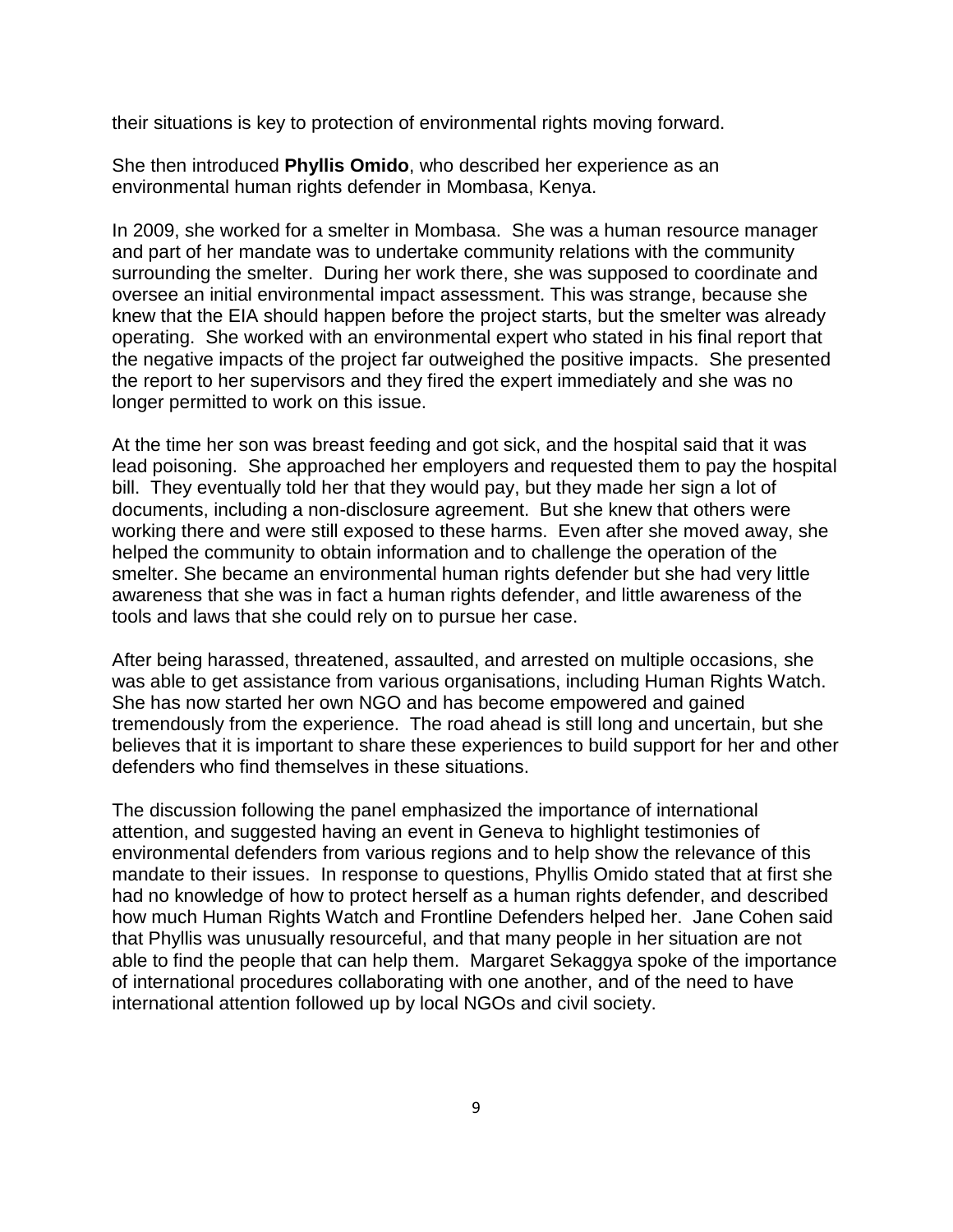#### **SESSION 3 ACCESS TO INFORMATION AND PUBLIC PARTICIPATION**

*This session sought to identify what constitutes meaningful and effective participation and regional and country-specific legal frameworks and experiences, including obstacles and good practices. Access to information is vital to effective public participation in decision-making, as well as to monitoring activities that may affect the environment. Meaningful participation and consultation with affected individuals and communities are critical to ensure informed environmental decision-making, including during environmental review processes and for the development of environmental policy, laws and regulations***.** 

**Moderator: Carole Excell, World Resource Institute (WRI)**

**Panellist: Marcos Orellana, Centre for International Environmental Law (CIEL) Sandra Musoga, Article 19 Kenya Jeremy Wates, European Environmental Bureau Achim Halpaap, UNITAR**

**Sandra Musoga** shared her experience of working on these issues for Article 19 in Nairobi. Article 19's work is guided by Article 19 of the ICCPR, which protects the right to hold opinions and the right to freedom of expression.

In Kenya it was thought that the lack of a constitutional right was the major setback in realising participation and access to information. The previous constitution placed environment as part of the right to life, and it was silent on right to information and public participation. It specified the freedom of expression and association, but it was very limited. For a long time, Kenya did not have an integrated framework providing for environmental governance.

Now that the right to environment is embedded in the new Constitution, it has changed things. The Constitution is wide in scope, ranging from components such as elimination of land and air pollution, access to justice, right to water, and access to information and the right to engage in decision making. Also, there is now an overall law dealing with environmental issues- creating an all-embracing agency for management of the environment. It also established structures, like the National Environmental Council and the National Environment Management Authority. Also it created smaller structures that will bring down structures closer to the people.

Article 35 deals with access to information. For example, it states that every citizen has the right of access to information held by the State; and information held by another person and required for the exercise or protection of any right or fundamental freedom. In other world, citizens can ask and the government is obligated to provide it. Article 36 also deals with the right to freedom of association. The Constitution has now provides a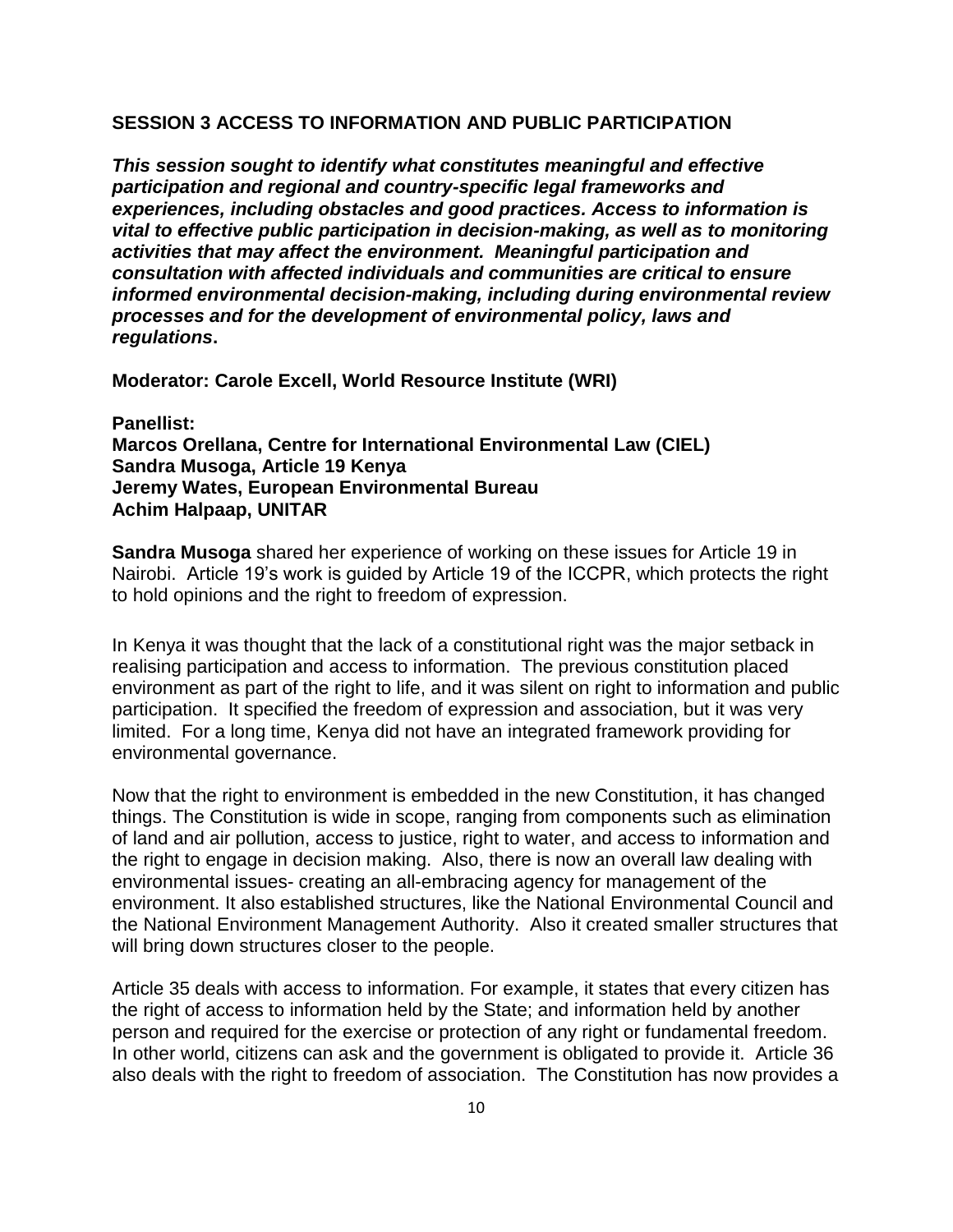means to hold government accountable.

In practice, all this is new, so there are challenges in implementation. For example, although the right to information is guaranteed, there is no specific law about it.

Main obstacles include:

Lack of awareness: citizens are not aware of their right to environment and that it is difficult to enforce.

Different levels of government- decentralization. Marginalised and vulnerable groups may not be able to gather information and engage with structures.

Culture of secrecy. Information needs to be out there proactively. Social media can meet a wider platform of people. An attitude change needs to take place so that people believe and accept participation.

**Achim Halpaap** shared five lessons learned around the need to institutionalize procedural rights at the national level:

1. **Access to information**: Principle 10 called for emissions inventories or pollution release and transfer registers (PRTR) that can be disseminated to communities. At UNITAR we helped in the 1990s to develop these PRTR systems, starting in Mexico. These systems can be a driver not just to identify, but to also reduce pollution. It is important to institutionalize these right to know schemes.

2. **Generic participation rights are not sufficient:** We need to do more to spell out what constitutes effective participation. To take an example from South Africa, when it came to concrete participation at the local level, having the general participation law was not enough. It also mattered at what stage environmental groups are brought into the process (e.g. who can speak first, etc.).

3. **Procedural rights alone are not sufficient:** It is necessary to link them to substantive rights. For many years, NGOs were falling in a participation trap, participating, but without any benchmark to hold people accountable. So it is necessary to have pollution control standards.

4.**There are tremendous opportunities for capacity development**: governments are also interested in building stakeholder participation, because they are seeing that development can be delayed at a local level- thus a need to facilitate and engage to create constructive participation. The Bali Guidelines are very helpful- because they set up a framework for what constitutes access to information. But also, we need capacity development in community groups, many ways to create and foster this.

### 5. **Tremendous opportunities for international knowledge sharing and creating**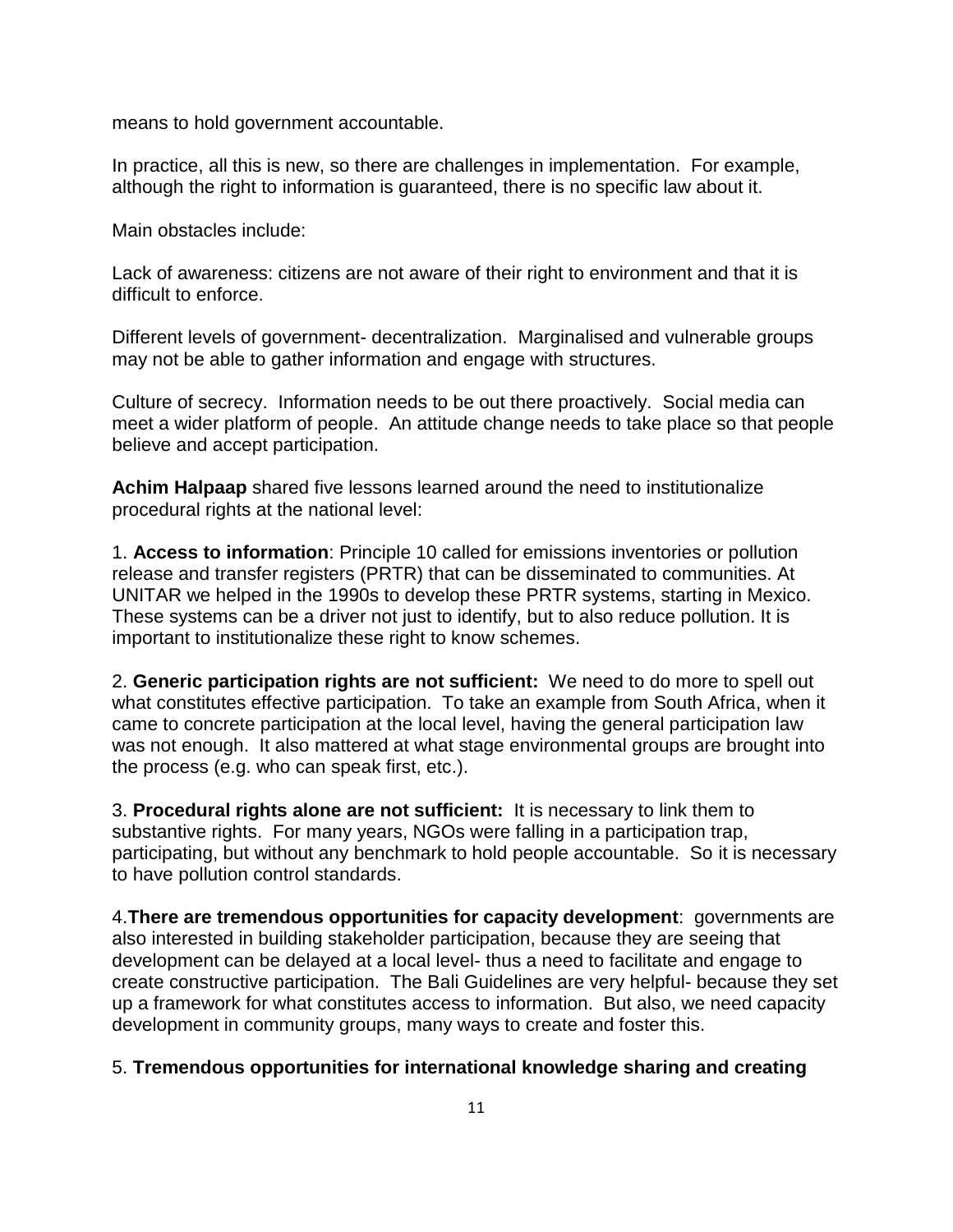**new knowledge:** It would be nice to create these stories in a systematic way, and also that the stories are researched with a robust methodology so that they are considered reliable.

UNITAR is working with Yale University to put on a conference in 2014 on these issues, as an opportunity to share international knowledge. It will be important to get both the practitioners and academics there.

**Marcos Orellana** explained that access to information is one of the building blocks of a right to a healthy environment. This raises a few questions:

1. What is the interaction between procedural and substantive approaches?

2. What is the value of Principle 10 instruments?

3. Recognising that the human rights system is designed to evolve, what implications can be drawn from that?

1. One key case in the Americas is *Claude Reyes et al. v. Chile* - a logging concession project in Tierra de Fuego. The information requested was not on the environmental impacts, but on the investor's prior practices in its country of origin. There was no impact on humans per se, so no substantive rights per se at issue. But the procedural rights here allowed a recourse where no substantive rights were necessarily available.

*Reyes* led to other discussions, such as the link of GMO invasion of wild areas, and the link to human health. That case is before the Inter-American human rights system, which has not yet issued a report on the merits.

2. Principle 10 instruments provide guidance on implementation, and also clarify obligations.

3. The foundation has been built for a general right of access to information, such as Article 19. In the European context, for decades the court rejected the notion that Article 10 had a right of access to information, but building on other rights, departed from this jurisprudence and recognized a general right of information in the EU system, demonstrating that the system is designed to evolve. Also, in the *Endorois* case, the African Commission went beyond the *Saramaka* standard. The human rights systems are designed to evolve over time.

**Jeremy Wates** described the experience with the Aarhus Convention. The Western European countries came in thinking that they already had strong laws, so it would be easy to influence Eastern Europe. But it became clear that actually the Western European laws were inaccurate and inadequate.

NGO participation was fundamental in the negotiations. They participated in every break-out group, and had a very substantial influence of the content of the Convention.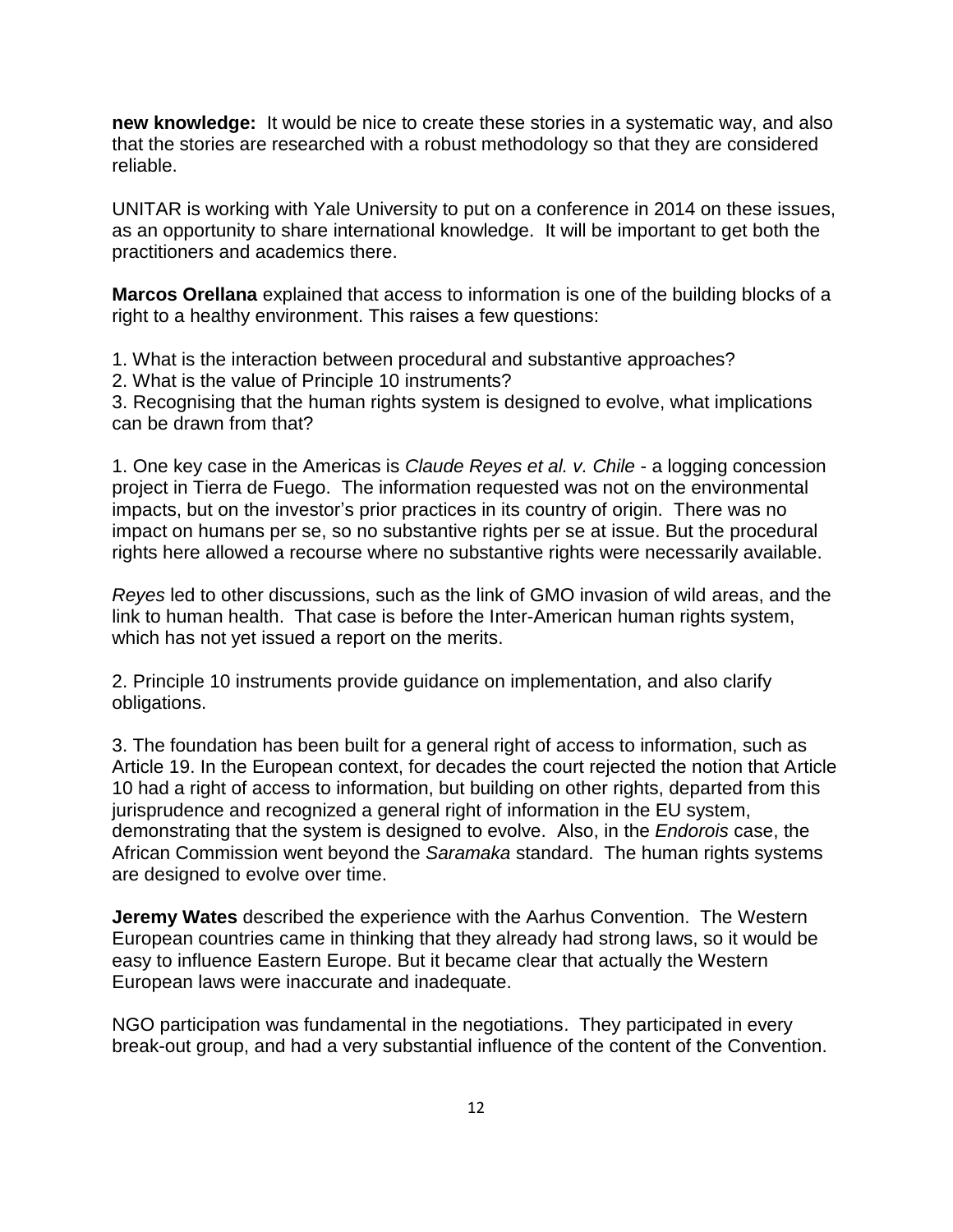Aarhus, builds on 3 pillars: Participation, Access to information, and Access to Justice. Other provisions include that there is a rights based approach, as both the Preamble and Article 1 recognise a right to a healthy environment

The Convention sets a floor, not a ceiling. States can make provisions more stringent. The negotiators also recognized that many decisions are taken at the intergovernmental level. We could not bind these bodies to the Convention, but we could bind Aarhus State Parties. Thus a provision was inserted to apply principles of Aarhus convention when States go to international fora.

Aarhus also has a very strong compliance mechanism. In particular, NGOs have the right to nominate candidates to the Compliance committee- this was very important. Also, any member of the public can trigger review of compliance simply by writing a letter. In practice the mechanism has worked, and it is manageable. The public trigger has brought cases of non-compliance that would not typically have come to light.

Although the Aarhus Convention was originally developed in the UNECE region, the United States and Canada have not participated. The United States has taken an obstructive approach.

Aarhus has really made a difference even in the EU, where it has demonstrated holes in EU Principle 10 laws and driven the law forward.

Discussion after the presentations in Session 3 addressed: the need to engage the judiciary and public interest lawyers; the opportunities and obstacles to replicating the Aarhus experience elsewhere; the need to operationalize the new Kenyan framework; the importance of building understanding of the benefits of a rights-based approach, including through studies showing the environmental benefits; the need to help marginalised groups; the implementation of the BALI guidelines; and the utility of clear guidelines on free prior and informed consent.

#### **SESSION 4- RIGHT OF ACCESS TO JUSTICE AND REMEDIES**

*Access to justice and adequate remedy are imperative to guarantee all human rights related to environmental protection: not only procedural rights such as the rights to freedom of expression and association, access to information and public participation, but also substantive human rights vulnerable to environmental harm. Without adequate access to justice and remedy, violations of human rights go unaddressed. This session sought to identify regional and country-specific frameworks and experiences, including obstacles and good practices relevant to access to justice and remedies***.**

**Moderator: Marc Limon, Universal Rights Group, Geneva**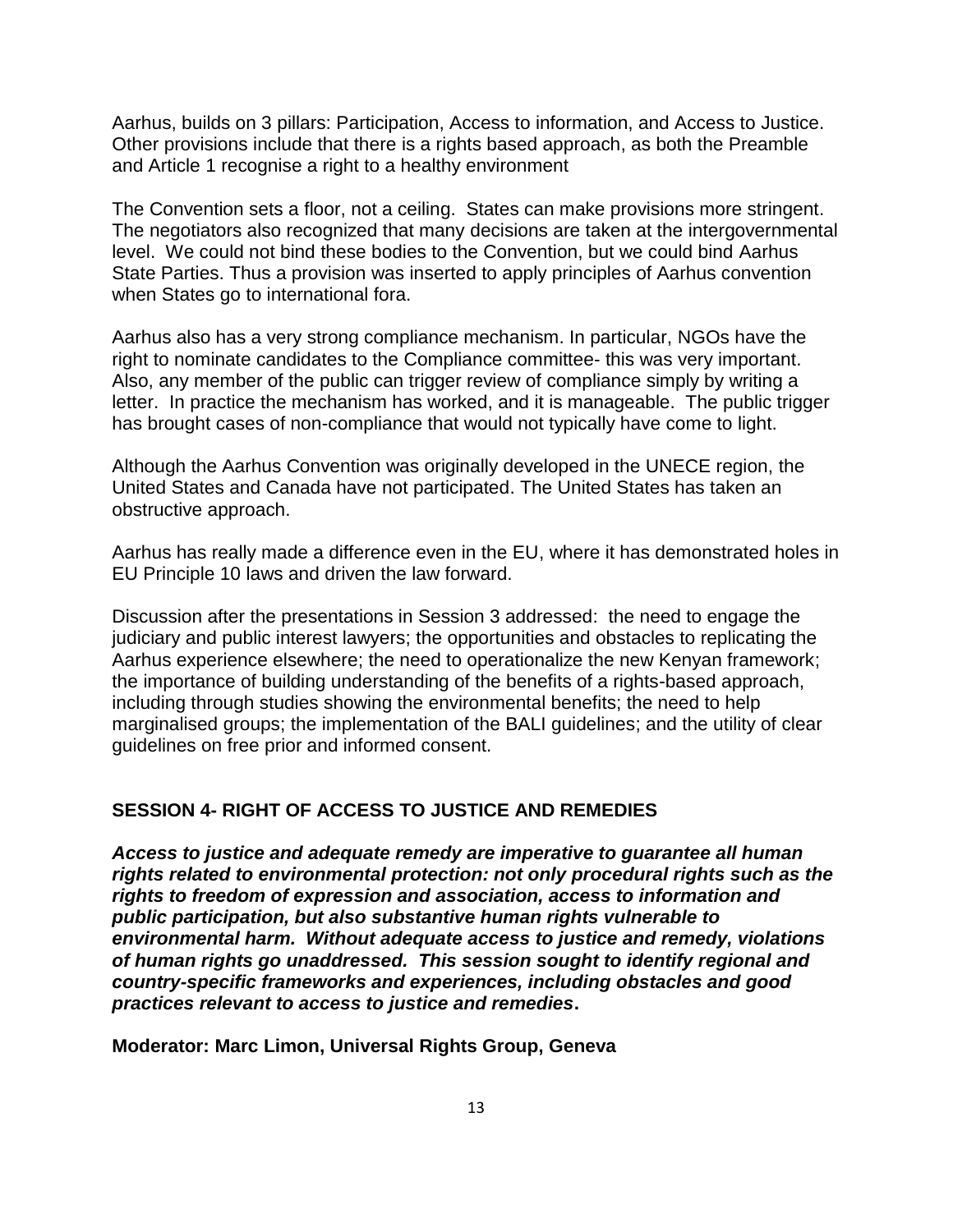### **Panellists:**

### **Naseema Fakir, Legal Resource Centre, South Africa**

#### **Ritwick Dutta, Lawyers Initiative for Forest and Environment, India**

#### **Jane Cohen, Human Rights Watch**

**Marc Limon** said that establishment of this mandate is a key moment – it can really help clarify how principles for different areas of law can interact with each other.

He also noted that without effective remedies, the rights in the ICCPR have no meaning. The key question is the degree to which those people or groups who are subject to environmental harm are able to have access to justice and remedy.

There is a need to put oneself in the place of a person whose rights are violated? Will she or he know what rights are being violated? Would they feel an environmental harm? Can they have access to any recourse, are they aware of those issues?

**Naseema Fakir** described the law in South Africa on remedies. The Constitution is the foundation of all the laws in South Africa, including those dealing with human rights and environmental protection.

Section 24 of the Constitution states a right to a healthy environment. Most of the litigation under section 24 is precedent setting and treading into new territory. Section 32 concerns access to information, Section 33 the right to just administrative action, and Section 34 access to courts.

The National Environmental Management Act (NEMA) is the framework environmental legislation that has been enacted pursuant to the constitutional dispensation. NEMA section 28 puts forth a duty of care that encapsulates the polluter pays principle; Section 32 states a broad standing provision.

The National Water Act provides for applications for water licenses, but the minister has disbanded the water tribunal, which means that there is no administrative process in place to review participation issues related to the issuance of water licenses.

**Ritwick Dutta** described the situation in India. The Indian courts have emphasized substantive rights, including the right to life. In the 1990s, the courts began to focus on environmental protection, and in 1997 India set up its first environmental court. Very few people knew about the Green Tribunal, and many cases are dismissed for not complying with the statute of limitations, which requires that claims must be filed within 90 days after a government decision.

Now the Tribunal is issuing important decisions, and many more judgments than the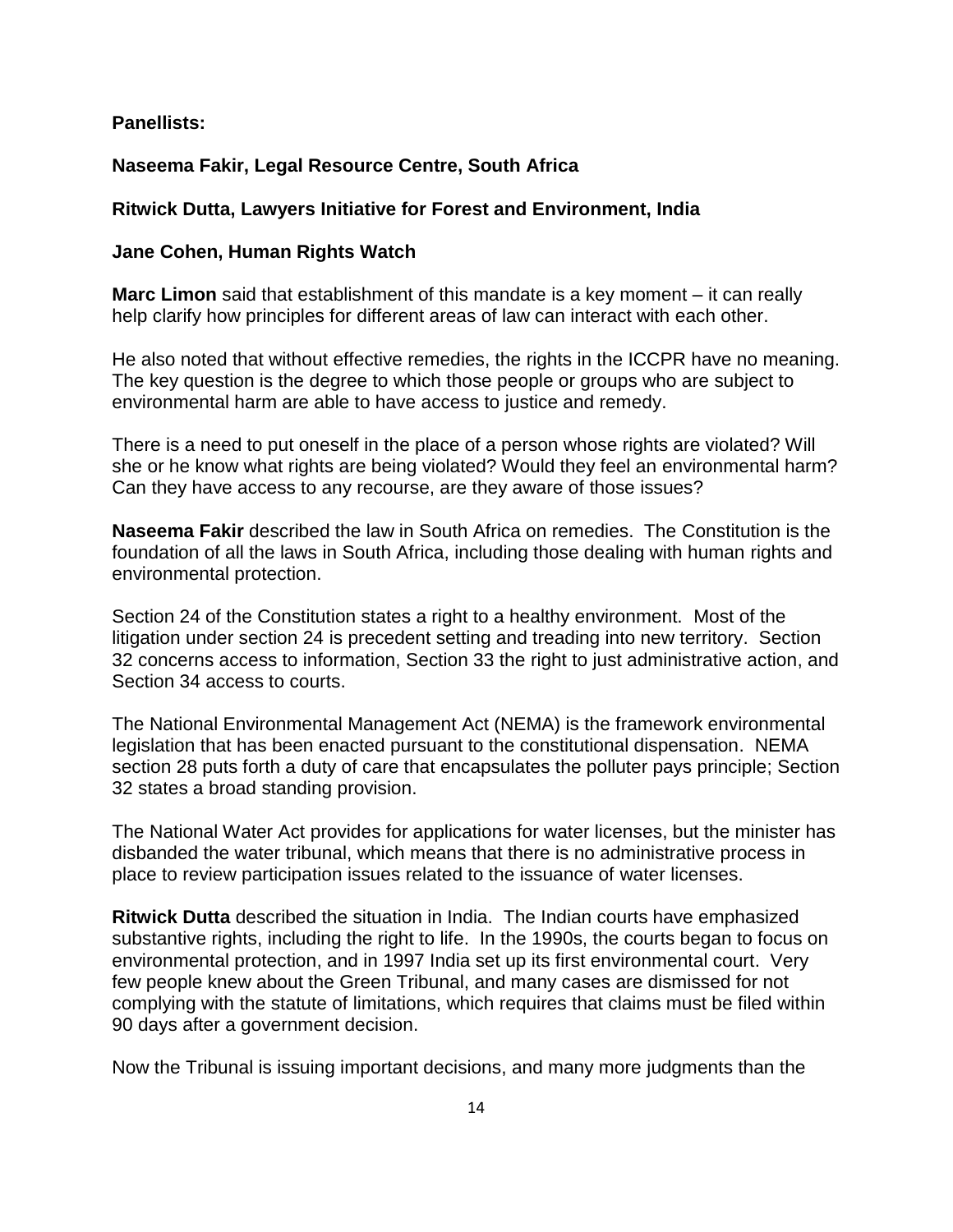volume of judgments coming from the High Court. A recent case expanded *locus standi* so that there is no direct requirement of residency or personal injury. Any person can approach the Green Tribunal- not just citizens.

**Jane Cohen** described how Human Rights Watch was able to get to a remedy with respect to lead poisoning in Nigeria. This case demonstrates non-legal approaches to remedies.

Medicins sans Frontieres found mass graves of children in Nigeria due to lead poisoning from artisanal gold mining. People were processing gold with flour grinders in their homes, resulting in the release of lead, which had severe impacts on children. There have been hundreds of child deaths- at the very least 400 but probably many more. The UN initially remediated 7 villages, but the money ran out and there was still rampant contamination. The problem is that one cannot treat lead poisoning without remediating first.

Environmental groups and medical groups did not want Human Rights Watch to be involved at first. They took the line that this is a technical and environmental issue that does not have anything to do with human rights. Their concern was that a human rights focus would put too much pressure on the government, but Human Rights Watch thought that it would be able to help to effectively spotlight issues. It helped to start a broader media campaign, including by producing a video that brought the voices of the people in the conversation. This allowed people to understand the real impacts on people. In the end, we ended up creating a working relation with the environmental groups and MSF, and the Nigerian Government recently released the money for remediation.

The discussion after Session 4 addressed, among other issues, the Guiding Principles on business and human rights; the importance of training judges and lawyers dealing with the environment; and the need to avoid conflicts between human rights and environmental groups, so that they can work together without mistrust.

#### **SESSION 5: OPEN DISCUSSION**

### *This session, moderated by Dan Magraw, sought to allow participants to raise issues that were not been raised in the previous sessions or to explore issues that were raised in more detail. The issues included:*

 With respect to the right of access to justice, the focus is often on the *access*  (i.e., a fair hearing before a tribunal that comports with certain standards). However, the outcome of that hearing is equally important. In order to have this right be effective, there has to be some consequence for violations. It is not clear what the remedy is if the procedural rights are not afforded -- does the project stop, or does it restart?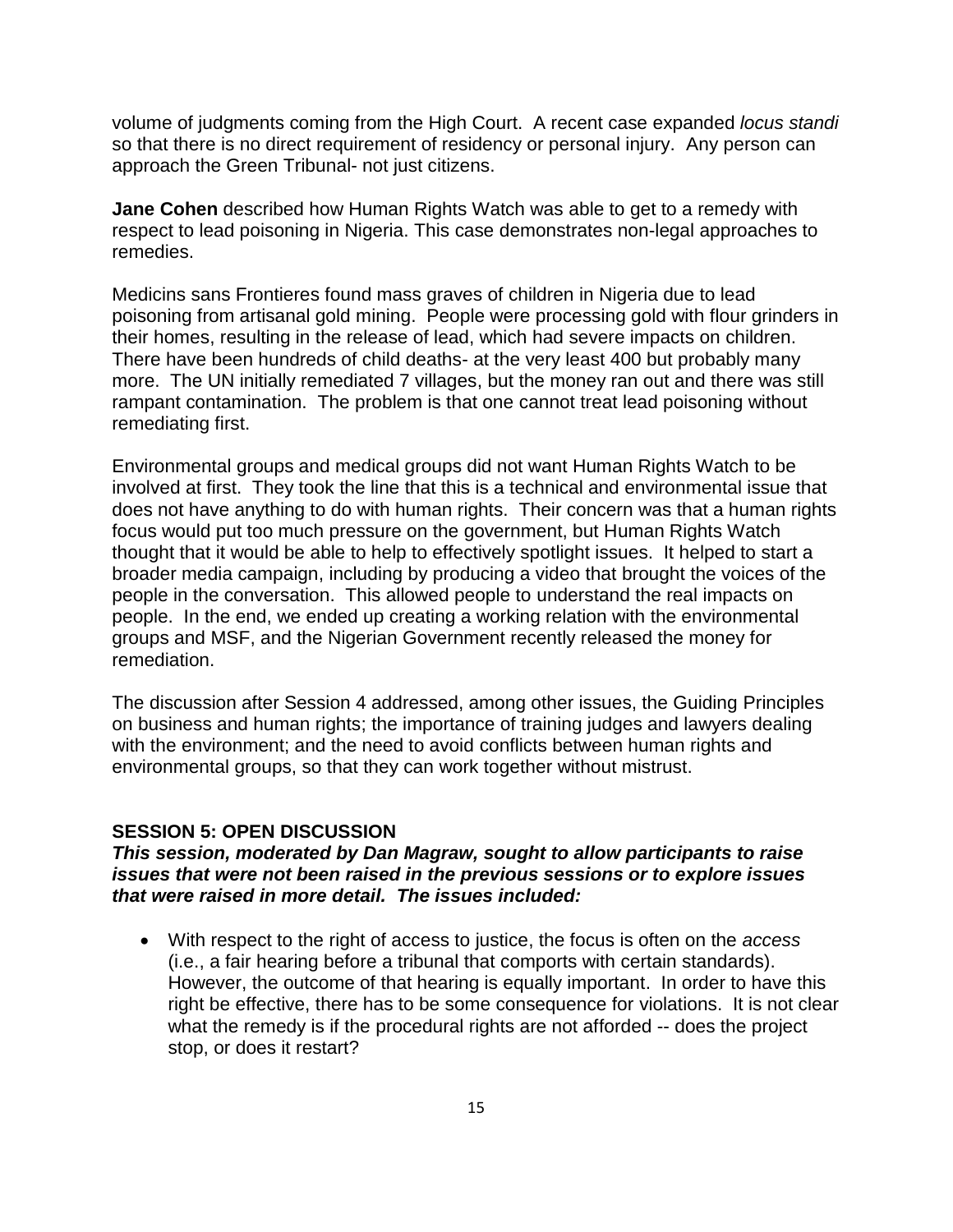- Do animals have any role within the IE mandate? For example, in Kenya a breeding ground for elephants has been degraded. Also, the occurrence of poaching is prevalent. The commenter has heard of one country where a judge appointed someone to represent the elephants.
- There is generally a cosy relationship between business and government- very often government turns a blind eye and does not enforce the law. Somehow these industries need to pay for the costs of these violations. Second, there are a lot of common benefits that come from these procedural rights, such as transparency and public participation. Transparency opens up markets, fosters competition, and reduces hostility of host communities. It is difficult for us to get them to agree to open up and be transparent, despite the positive benefits.
- There is a very delicate situation on human rights in Colombia around agrifuels, or biofuels. Paramilitaries have taken a lot of land, killed communities, and own many of the palm oil plantations. They are also involved in land grabbing. Government started instituting land restitution reform, but people are afraid to come back. Often the paramilitary threatens people to leave or buys them off at a cheap price. There is also a push to establish biodiversity and human rights zones, but these areas are too small. There are also a lot of issues around human rights defenders, 66 people have been murdered. We are also worried at the escalation of REDD products- for example the Chiapas communities have been displaced to establish REDD projects.
- The relationship between access to information and other procedural rights needs to be explored -- how can someone participate if they don't know how?
- Does the mandate extend to humanitarian law? The resolution does not specifically mention this, but human rights obligations do not end in war time, so the commenter recommends studying environmental issues during war.
- Future generations do not have rights at the international level but they are mentioned in various national constitutions. What do we do about future generations at the international level? Do they have the right to life, to basic services? There is a fair amount of ambiguity.

Also a study to define the dimensions of environmental crime can be useful.

- Extraterritorial obligations- it would be good for the IE to look at this issue, including how such obligations apply to development cooperation or development assistance, and obligations of international financial institutions.
- Freedom of information laws have been created in many countries. They should include rights to information from private industries, and a few countries have started to go this way.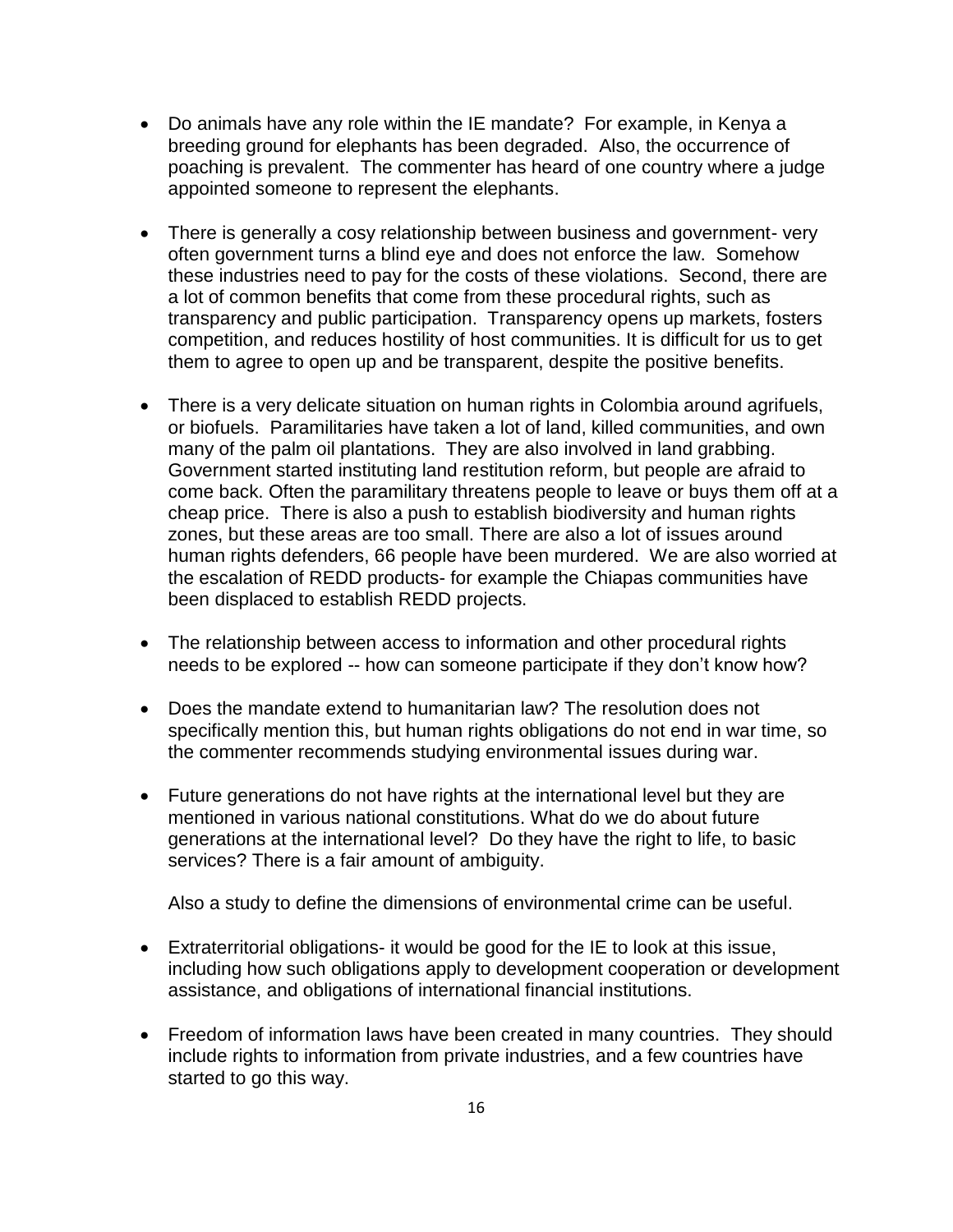- A new protocol under the ICESCR will enter into force in May. This will allow cases to be directly taken to the Committee.
- The importance of criminal law as a form of redress, and the need for authorities to investigate and punish violations. In the *Öneryildiz* case in the European Court of Human Rights this was extended to the negligent failure to investigate a hazardous waste disaster. There, the Istanbul authorities, despite being informed on a number of occasions about the possibility of a methane explosion from a rubbish site, did not take any further action.
- We should consider where there are alternative ways to get remedies with respect to environmental crimes. The judicial system is simply taking too much time. For example arbitration is a really good option sometimes.
- Special Procedures can produce additional reports, and sometimes joint reports on certain issues. The issue of environmental human rights defenders could be very interesting. Also, the post 2015 development agenda is an important hook.
- We need to empower communities to be able to have meaningful participation. The problem is, at least in South Africa, that even if you are given access to all the information, you need to interpret the information and then interrogate it. The problem is that communities do not have experts to look at the information.

## **SESSION 6- REFLECTION AND WAY FORWARD**

### *This session, which included the moderators from each previous session, sought to allow for a collective reflection of the consultation and a discussion of the way forward. The points included:*

- The idea of collecting and disseminating best practices is particularly important. The discussion of gaps with Aarhus and what we learned from Aarhus was extremely valuable.
- While it is important to have constitutional and legislative frameworks to guarantee procedural rights, this is not enough. Unless there is an opportunity to have remedy, the regulatory framework is meaningless.
- Victims of human rights abuses in an environmental context need to perceive their problems as a human rights issue. The victims and their representatives need to know the full range of avenues available. The interconnected nature of human rights law and environmental law needs to be better understood, including by government regulators. There should be help for victims to be able to scale up, such as bringing others in or referring the cases to international or regional mechanisms.